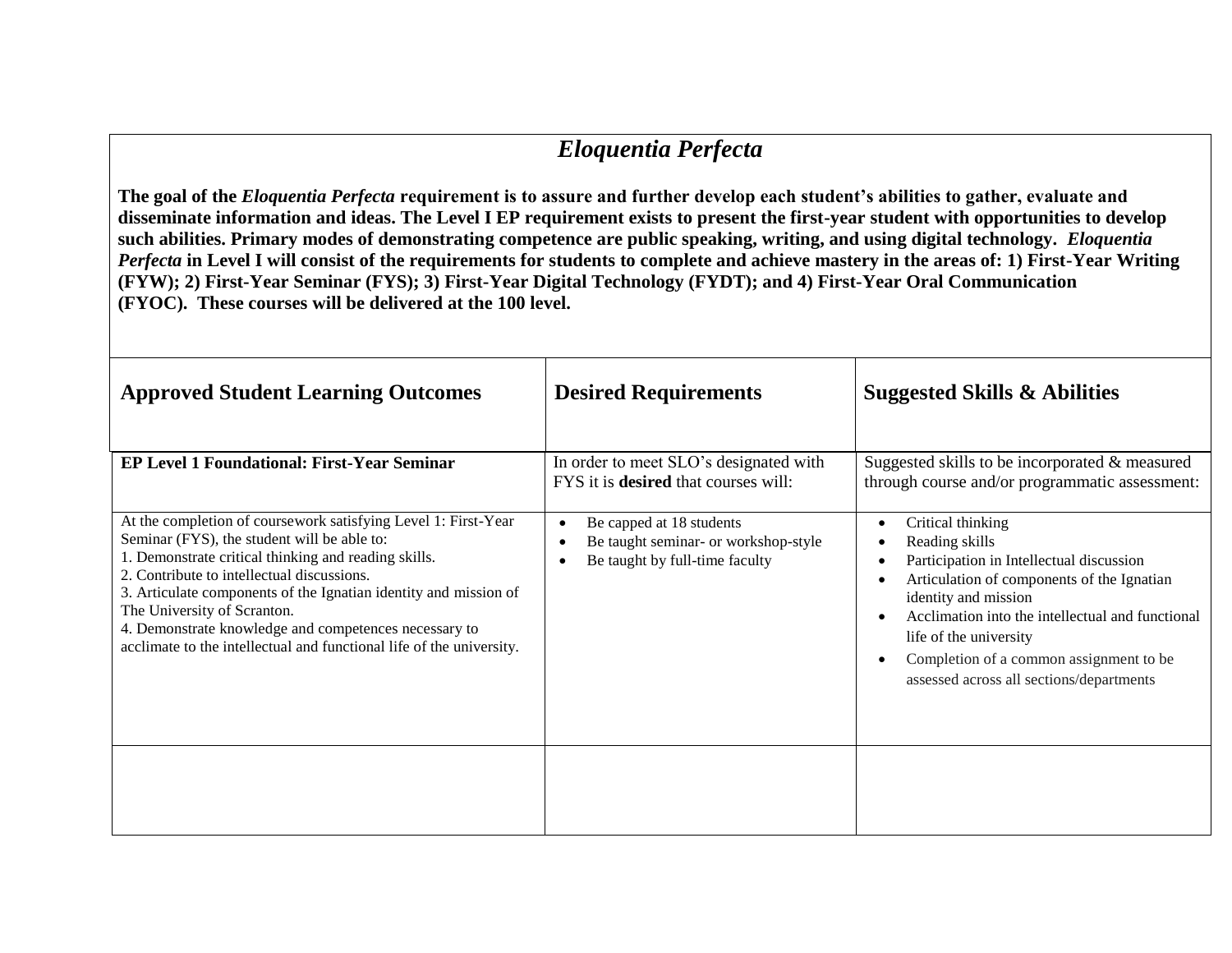| <b>EP Level 1 Foundational: First-Year Writing</b>                                                                                                                                                                                                                                                                                                                                                                                                                                                                                                                                                                                                                                                                                                                                                                                                   | In order to meet these SLOs, courses<br>designated with FYW it is desired that<br>courses will:                                                                                                                                                                                                                                                                                                                                                                                                                                                                                                     | Suggested skills to be incorporated & measured<br>through course and/or programmatic assessment:                                                                                                                                                                                                                                                                                                                        |
|------------------------------------------------------------------------------------------------------------------------------------------------------------------------------------------------------------------------------------------------------------------------------------------------------------------------------------------------------------------------------------------------------------------------------------------------------------------------------------------------------------------------------------------------------------------------------------------------------------------------------------------------------------------------------------------------------------------------------------------------------------------------------------------------------------------------------------------------------|-----------------------------------------------------------------------------------------------------------------------------------------------------------------------------------------------------------------------------------------------------------------------------------------------------------------------------------------------------------------------------------------------------------------------------------------------------------------------------------------------------------------------------------------------------------------------------------------------------|-------------------------------------------------------------------------------------------------------------------------------------------------------------------------------------------------------------------------------------------------------------------------------------------------------------------------------------------------------------------------------------------------------------------------|
| At the completion of coursework satisfying Level 1: First-Year<br>Writing (FYW), the student will be able to:<br>1. Employ flexible strategies for generating, organizing, revising,<br>editing, and proofreading writing of varying lengths to improve<br>development of ideas and appropriateness of expression.<br>2. Find, gather, read, summarize, evaluate, analyze, and synthesize<br>texts in a purposeful manner in order to generate and support<br>writing.<br>3. Write for different audiences, purposes, and contexts.<br>4. Integrate their own ideas with those of others using accurate<br>and appropriate documentation.<br>5. Develop skills related to critical self-assessment and reflection<br>on the process of writing.<br>6. Write in standardized English using appropriate syntax,<br>grammar, spelling, and punctuation. | Be capped at 18 students<br>$\bullet$<br>Be taught seminar- or workshop-style<br>$\bullet$<br>Require students to write a minimum of<br>$\bullet$<br>6000 formal words over a minimum of<br>four assignments throughout the semester<br>Enable students to work through a<br>$\bullet$<br>process of generating ideas, drafting and<br>organizing, reflecting and revising for<br>each of these formal assignments;<br>Offer written and oral feedback from the<br>$\bullet$<br>instructor and/or peers at different stages<br>throughout the process prior to final<br>delivery of each assignment | Ability to generate ideas<br>$\bullet$<br>Ability to support arguments<br>$\bullet$<br>Ability to self-assess & reflect<br>$\bullet$<br>Employ strategies to generate, organize, revise,<br>edit and proofread<br>Ability to write for different audiences<br>$\bullet$<br>Ability to write in standardized English<br>$\bullet$<br>Completion of a common assignment to be<br>assessed across all sections/departments |
| EP Level 1 Foundational: First Year Digital Technology                                                                                                                                                                                                                                                                                                                                                                                                                                                                                                                                                                                                                                                                                                                                                                                               | In order to meet these SLOs, courses<br>designated with FYDT it is desired that<br>courses will:                                                                                                                                                                                                                                                                                                                                                                                                                                                                                                    | Suggested skills to be incorporated & measured<br>through course and/or programmatic assessment:                                                                                                                                                                                                                                                                                                                        |
| At the completion of coursework satisfying Level 1: First-Year<br>Digital Technology (FYDT), the student will be able to:<br>1. Conduct effective search strategies to gather information<br>suitable to the topic, audience, purpose, context, and speaker.<br>2. Evaluate sources for credibility.<br>3. Use digital technology to analyze and process data and<br>information.<br>4. Employ digital technology to deliver results in appropriate<br>forms.                                                                                                                                                                                                                                                                                                                                                                                        | Be capped at 18 students<br>$\bullet$<br>Be taught seminar- or workshop-style<br>$\bullet$<br>Employ digital software and data<br>$\bullet$<br>management systems to deliver results<br>Require students to complete a minimum<br>$\bullet$<br>of four digital products/artifacts e.g.<br>word processing techniques, graphical<br>representations, WEB sites, presentation<br>software, spreadsheet, data processing<br>software, publishing software, &/or<br>computer programs                                                                                                                   | Search strategies<br>$\bullet$<br>Evaluate sources for credibility<br>Analyze and process data and information<br>$\bullet$<br>Media presentation of compiled data<br>$\bullet$<br>Completion of a common assignment to be<br>$\bullet$<br>assessed across all sections/departments                                                                                                                                     |